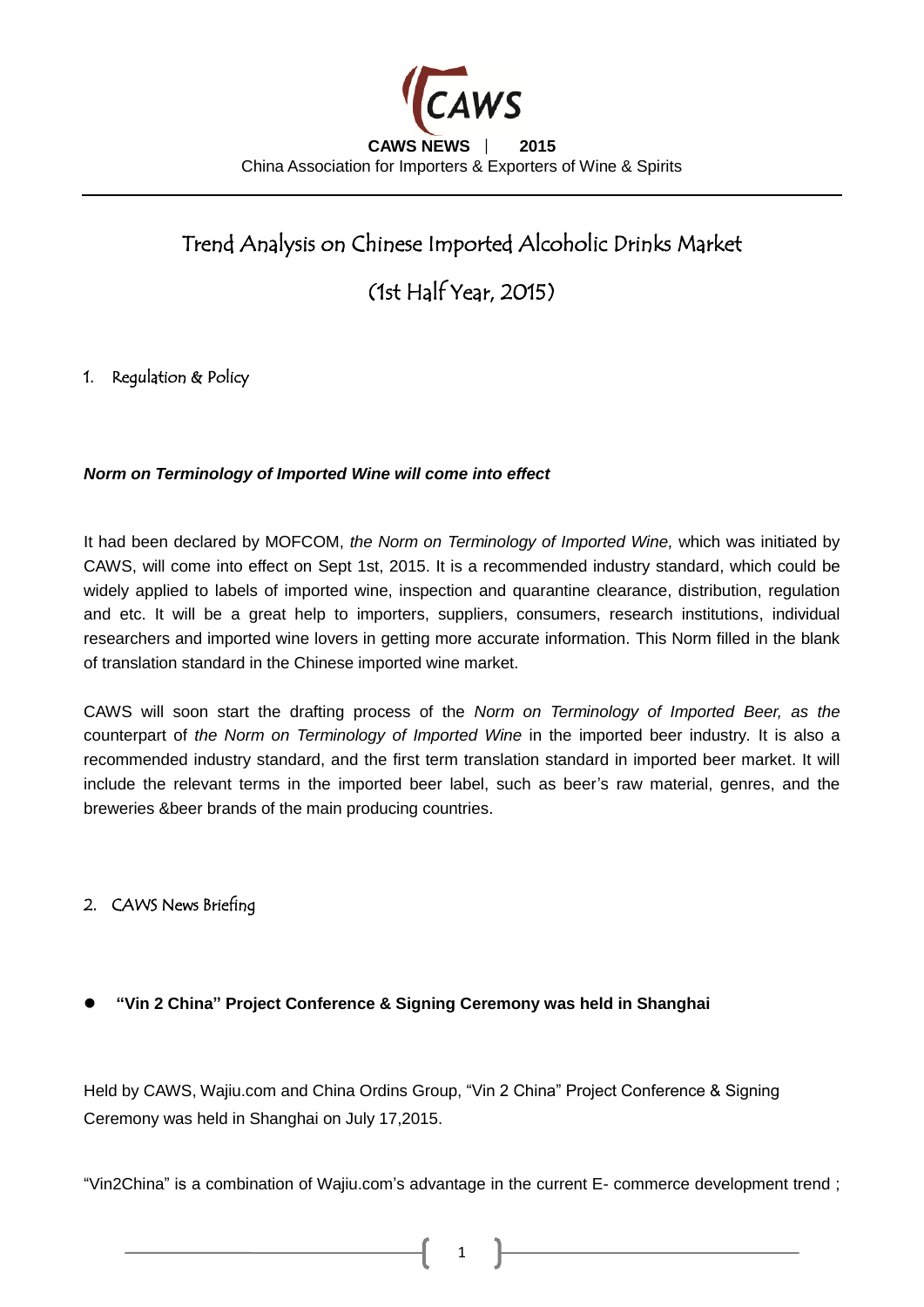

## **CAWS NEWS** ∣ **2015**

China Association for Importers & Exporters of Wine & Spirits

China Ordins Group's advantage in offline advantages such as logistics, warehousing& customs, and CAWS's advantage in industry influence and international promotion & communication, leading to a complete new model of international trade, making the best of free trade policy and logistics hub, relying on the three parties' rich resources of upstream manufacturers and downstream customers, creating a platform of procurement, logistics, warehousing, distribution, financial services.

"Vin 2 China" is an imported wine business model based on the "long tail theory", providing the retailers with a more abundant collection of imported wine and a better price.

Mr. Wang Xuwei, Secretary-General of CAWS attended this activity and gave a speech, made a brief introduction of the Chinese imported wine market situation and Vin 2 China's potential influence on the market in the future. CAWS, as the strategic partner of "Vin 2 China", will do its part in the linking with the foreign associations &enterprises, promoting the communication and the cooperation, to facilitate and promote "Vin 2 China" Project.

On the same day as the Conference & Signing Ceremony, seven world-famous wine producers & logistic companies, including Group Penaflor from Argentina, Group Freixenet from Spain and JF Hillebrand from Germany, signed with "Vin 2 China". And the attendees of the Ceremony were invited to visit the Sample Warehouse to have the first-hand experience.

There were nearly 50 foreign wine producers, from France, Spain, Italy, Australia, Chile, Argentina and etc took part in this activity, representing the leading producers and the local characteristic ones. Besides the Vinos de Chile which gave the speech as the representatives of the associations, other foreign industry association &governments also sent their representatives.

## **Vice-President Yu Lu met the General Director of OIV, Jean-Marie AURAND**

On July 11<sup>th</sup>, Madam Yu Lu, the Vice-President of CFNA (the superior chamber to CAWS) met the General Director of OIV, Mr. Jean-Marie AURAND, accompanied by Madam Carole LY, the Agricultural Counselor of French Embassy. Mr. AURAND made a detailed introduction of the structure and functions of OIV, and expressed the good willing that China should join OIV.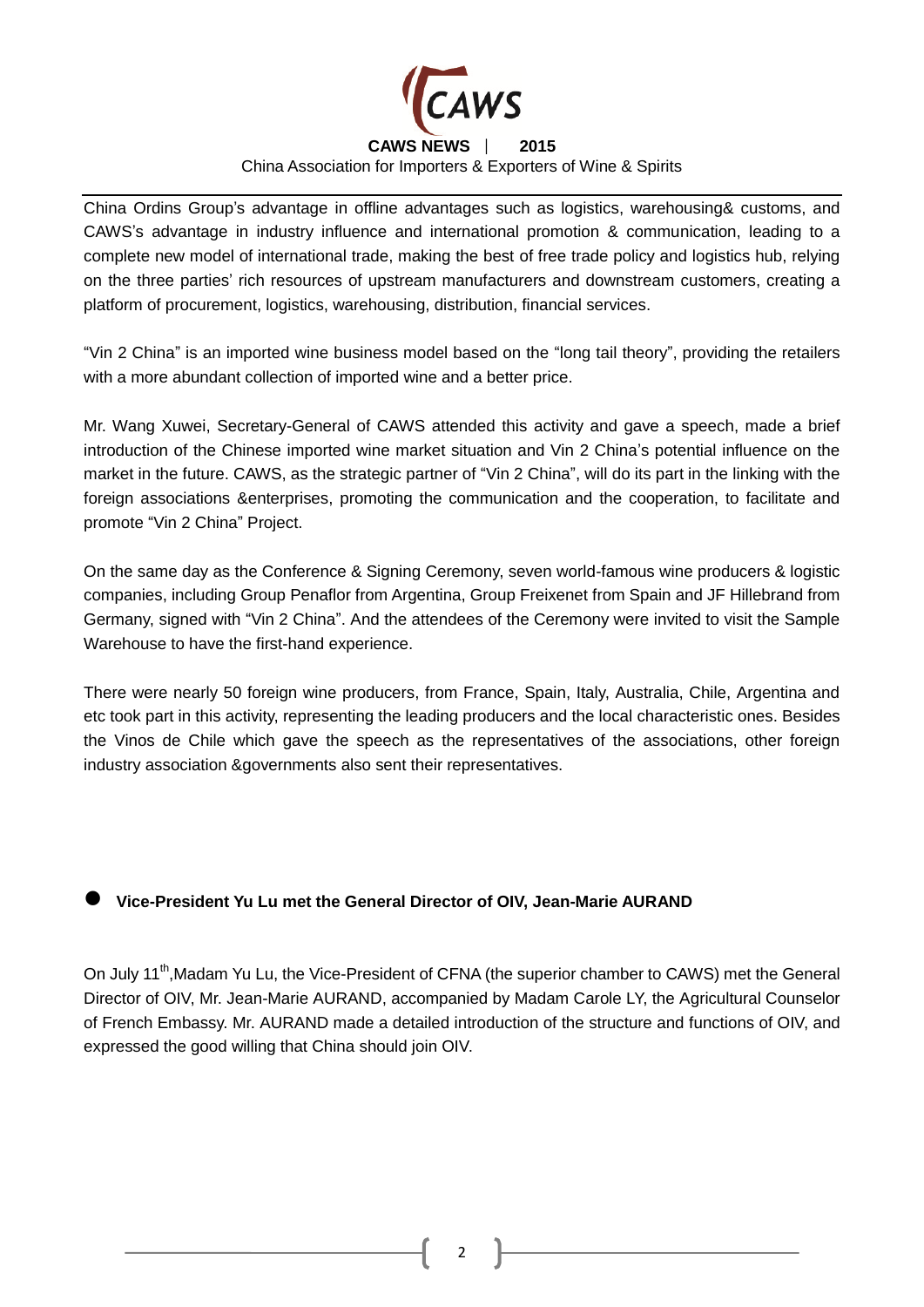

# **Secretary-General Wang Xuwei met Mr. Tim Dillon, the Greater China Special Commissioner**

### **of the State of Victoria, Australia**

On July 29th, Secretary-General Wang Xuwei met Mr. Tim Dillon, the Special Commissioner in Greater China of the State of Victoria, Australia.

Mr. Dillon made a detailed introduction on the production situation of Victoria. Victoria was the third largest state counted by the wine production, had lots of wineries which have won the world-class prizes. And now Chinese mainland had been the top 1 export target market of Victoria.

Secretary-General Wang made an introduction on the Chinese imported wine market situation and development trend. Both sides exchanged opinions of how to promote the Sino-Australian cooperation in the wine industry, and the export of wine from Victoria to Chinese mainland.

## **WAJIU.COM has obtained Series A financing with USD 20 million**

It is reported that the first and continuous leading cross-border trading B2B online marketplace, WAJIU (wajiu.com), has recently completed Series A financing with USD 20 million, creating a new record of imported drinks (W & S) sector financing in China. Under the situation of global weak economic recovery and intensifying market turbulence, WAJIU's successfully high value financing shows optimistic evaluation of WAJIU and its management team.

WAJIU formally launched in March 2014, by means of the Internet and value-added services to help foreign manufacturers directly facing the Chinese territory with hundreds of thousands of retail stores, supermarkets, chain cellar, star hotels, and other terminal sales channels; enables transactions between both sides with zero distance, zero time difference and zero barrier; helps manufacturers to establish a solid brand image in the vast Chinese end-consumer market, access to stable sales and prevent traditional model with opaque information about producer and pricing. After more than a year of rapid development, WAJIU has become an emerging leading enterprise in Chinese imported drink industry (W & S). Currently, WAJIU has established in-depth business relationship with a number of world-renowned manufacturers, highly trusted by cooperative parties and become the first choice as a strategic platform for foreign wine producers, especially new manufacturers who want to succeed in Chinese and the Asia-Pacific market. The CEO of WAJIU, Mr Li Meng says that more resources will be devoted to the manufacturing end, but also welcome more manufacturers to join WAJIU to serve the Chinese and Asia-Pacific markets.

3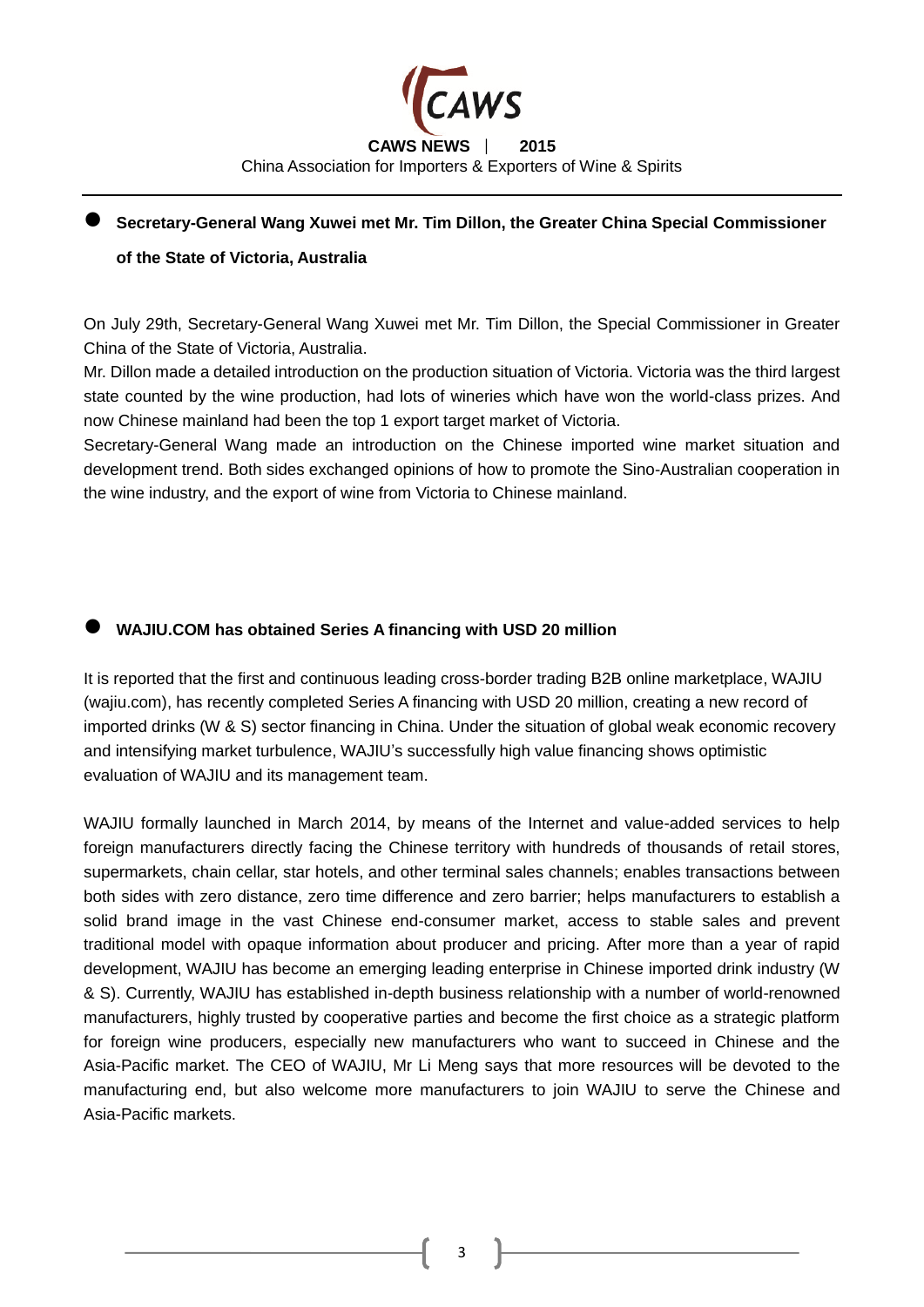

## **CAWS NEWS** ∣ **2015** China Association for Importers & Exporters of Wine & Spirits

#### 3. Market Analyses of 1<sup>st</sup> Half Year, 2015

#### **General Status**

The following statistics include but are not limited to spirits, beer and wine.

| Commodity         | Import      | Import Value  | Average     | Quantity | Value    | <b>Average Price</b> |  |
|-------------------|-------------|---------------|-------------|----------|----------|----------------------|--|
|                   | Quantity    | (USD)         | Price       | Y/Y      | Y/Y      | Y/Y                  |  |
|                   | (Liter)     |               | (USD/Liter) |          |          |                      |  |
| Total             | 561,116,398 | 1,630,279,532 | 2.91        | 59.05%   | 24.83%   | $-21.35%$            |  |
| <b>Spirits</b>    | 27,293,480  | 399,344,033   | 14.63       | 14.44%   | $-0.30%$ | $-12.89%$            |  |
| Total             |             |               |             |          |          |                      |  |
| <b>Beer Total</b> | 221,729,171 | 240, 152, 488 | 1.08        | 63.28%   | 44.48%   | $-11.52%$            |  |
| <b>Wine Total</b> | 245,943,632 | 928,756,194   | 3.78        | 43.60%   | 30.70%   | $-8.98%$             |  |

According to the above form, in the first half year, the imported alcoholic drink market was increasing, except Spirits' imported value shrank a little bit, the imported beer and wine were increasing in both quantity and value, and the growth rates were higher than the first quarter. Especially the imported wine showed a much stronger signal of rebounding. Another point to notice is that: compared to the first quarter, the decreasing range of the average price of spirits and wine got narrowing, that's another signal of the possibility of market back to increase.

#### **Among them, the status of wine is as follows:**

| Commodity           | Import Value<br>Import |             | Average     | Quantity | Value      | Average   |
|---------------------|------------------------|-------------|-------------|----------|------------|-----------|
|                     | Quantity               | (USD)       | Price       | Y/Y      | Y/Y        | Price Y/Y |
|                     | (Liter)                |             | (USD/Liter) |          |            |           |
| Sparkling<br>Wine   | 5,985,331              | 29,465,269  | 4.92        | 5.48%    | $-20.65\%$ | $-24.77%$ |
| <b>Bottled Wine</b> | 179,496,344            | 856,748,395 | 4.77        | 35.09%   | 33.21%     | $-1.39\%$ |
| <b>Bulk Wine</b>    | 60,461,957             | 42,542,530  | 0.7         | 84.78%   | 40.28%     | $-24.08%$ |

When it came to imported wine, the major part of imported wine, bottled wine, was rebounding at a even faster speed than the first quarter in both quantity and value, and the decreasing range of the average price got narrowing, as for the sparkling wine, it had a good year in 2014, while now when the bottled wine was increasing, it seemed more like still being in a period of adjustment, maybe the usual high consumption in summer will do it some good; the bulk wine increased both in volume and value, but decreased in average price.

4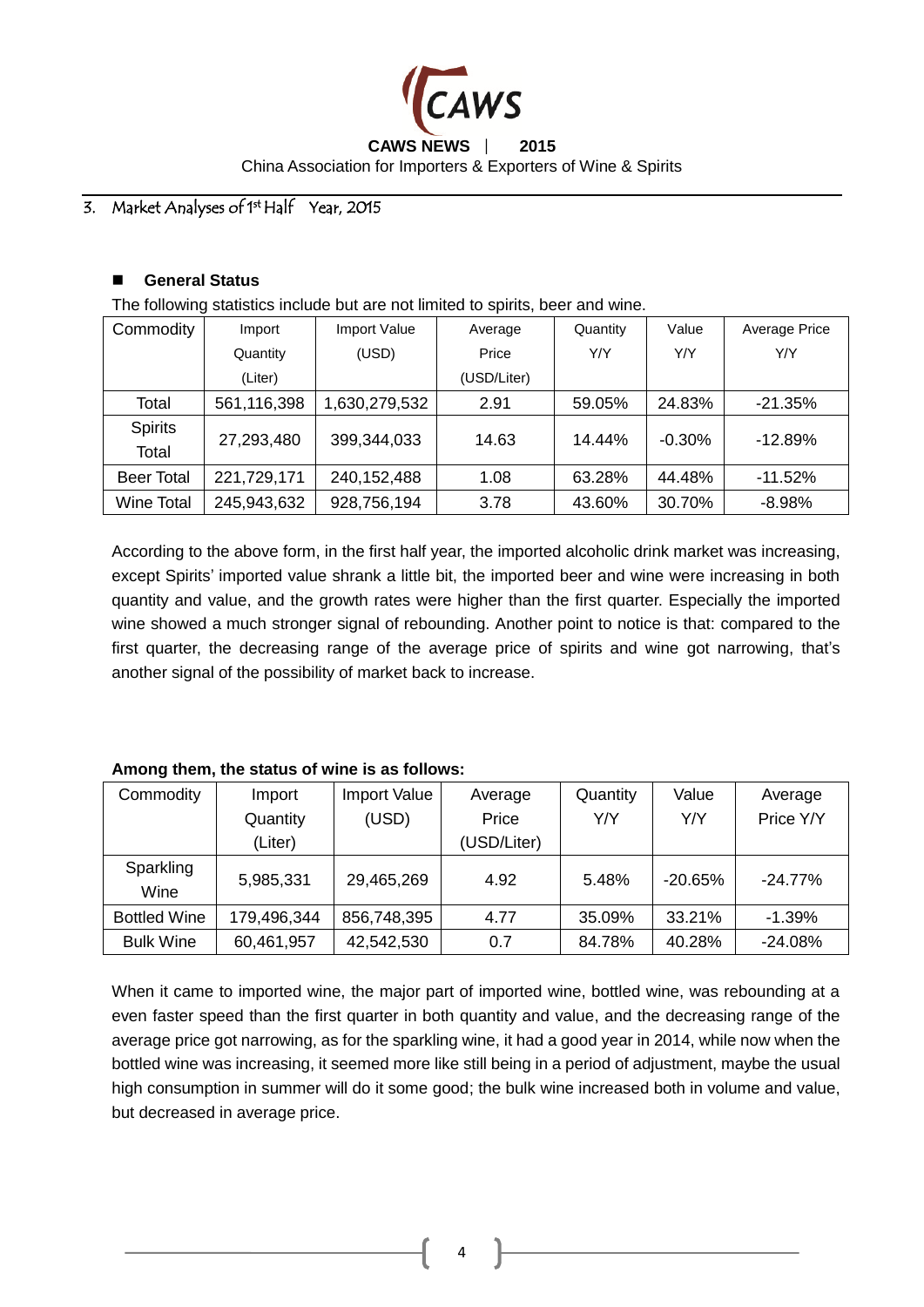

**CAWS NEWS** ∣ **2015**

China Association for Importers & Exporters of Wine & Spirits

#### ■ The Original Bottled Wine Status

Importing source conditions:

| Country       | Import     | Import      | Average     | Quantity  | Value     | Average    | Market |
|---------------|------------|-------------|-------------|-----------|-----------|------------|--------|
|               | Quantity   | Value       | Price       | Y/Y       | Y/Y       | Price Y/Y  | Share  |
|               | (Liter)    | (USD)       | (USD/Liter) |           |           |            |        |
| France        | 73,277,604 | 369,019,291 | 5.04        | 30.94%    | 31.37%    | 0.33%      | 43.07% |
| Australia     | 25,080,748 | 210,182,621 | 8.38        | 53.10%    | 84.86%    | 20.75%     | 24.53% |
| Chile         | 21,651,421 | 77,474,594  | 3.58        | 25.46%    | 26.92%    | 1.17%      | 9.04%  |
| Spain         | 25,148,603 | 52,809,322  | 2.1         | 60.97%    | 14.27%    | $-29.01%$  | 6.16%  |
| <b>Italy</b>  | 11,411,673 | 41,036,081  | 3.6         | 21.20%    | $-3.48%$  | $-20.36%$  | 4.79%  |
| United        | 5,089,562  | 27,408,943  | 5.39        | $-21.29%$ | $-21.32%$ | $-0.04%$   | 3.20%  |
| <b>States</b> |            |             |             |           |           |            |        |
| South         | 4,762,334  | 21,078,468  | 4.43        | 141.29%   | 158.37%   | 7.08%      | 2.46%  |
| Africa        |            |             |             |           |           |            |        |
| <b>New</b>    | 900,488    | 9,695,875   | 10.77       | $-4.52%$  | $-16.54%$ | $-12.59%$  | 1.13%  |
| Zealand       |            |             |             |           |           |            |        |
| Argentina     | 2,501,440  | 9,368,792   | 3.75        | 30.00%    | 15.19%    | $-11.39%$  | 1.09%  |
| Germany       | 1,982,143  | 9,056,027   | 4.57        | 11.59%    | $-7.50%$  | $-17.11%$  | 1.06%  |
| Portugal      | 2,629,905  | 7,411,366   | 2.82        | 58.22%    | $-2.80%$  | $-38.57%$  | 0.87%  |
| Canada        | 552,468    | 5,546,770   | 10.04       | 39.45%    | 32.86%    | $-4.73%$   | 0.65%  |
| Hungary       | 666,467    | 2,425,546   | 3.64        | 39.87%    | 40.98%    | 0.80%      | 0.28%  |
| Romania       | 821,700    | 2,396,212   | 2.92        | 100.58%   | 66.47%    | $-17.00\%$ | 0.28%  |
| Georgia       | 544,909    | 2,389,784   | 4.39        | 73.59%    | 40.68%    | $-18.96%$  | 0.28%  |

In the first half year of 2015, it seemed that the bottled wine market was not just rebounding, what's more, it might be in another upward trend.

- a. *Another upward trend:*since the second half year of 2014, bottled wine market showed the sign of rebounding, in the first half year of 2015, this sign became a trend, the market increased by 33.21%, considering the market's considerable scale nowadays, this increasing range is quite remarkable. And the Top 4: France, Australia, Chile and Spain continued rising in both quantity & value, and at a faster speed than  $1<sup>st</sup>$ quarter. Most of the other resources among the Top 15 saw the positive growth in both quantity & value. It could be asserted now that the imported wine was in another rising trend.
- b. *Australia, No.2 took a giant step:* the influence of future of Sino-Australian FTA is quite great in the imported wine industry, on June  $17<sup>th</sup>$ , 2015, the representatives of China and Australia signed the Sino-Australian FTA in Canberra, and the tariff reduction was planned as that: the tariff on Australian bottled wine is 14% now, it will drop by 2.8% each year, and finally drop to 0 in 2019.